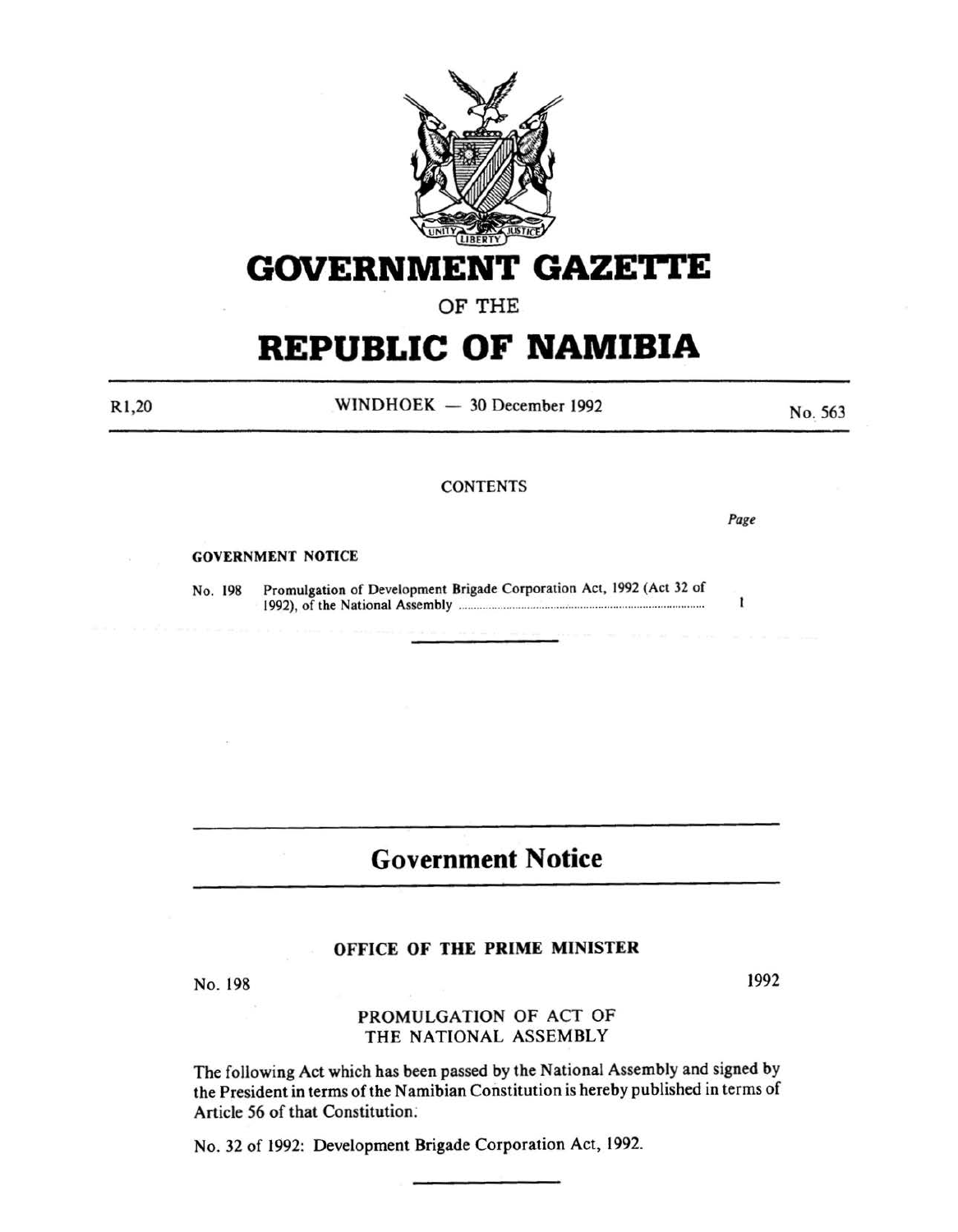Act No. 32, 1992<sup>4</sup>.

### 1" **DEVELOPMENT BRIGADE CORPORATION ACT, 1992**

# **ACT**

**To provide for the establishment of the Development Brigade Corporation, a corporation with the object to engage in agricultural and other business activities for the purpose of providing training and skills development opportunities to unemployed persons; to determine the powers, duties and functions of the Corporation and to provide for matters incidental thereto.** 

*(Signed by the President on 16 December 1992)* 

#### ARRANGEMENT OF SECTIONS

- I. Definitions.
- 2. Establishment of Corporation.
- 3. Objects of Corporation.
- 4. Powers of Corporation.
- 5. Board of Corporation.
- 6. Qualifications of directors.
- 7. Remuneration and allowances of directors.
- 8. Appointment of acting directors.
- 9. Period of office of directors.
- IO. Vacation of office of directors and filling of casual vacancies.
- 11. Meetings of Board.
- 12. Committees of Board.
- 13. Appointment of general manager and other employees.
- 14. Delegation of powers.
- 15. Duty of directors to disclose interest in certain contracts.
- 16. Financing of Corporation.
- 17. Financial year.
- 18. Auditing, furnishing of information and annual reports.
- 19. Rendering of financial assistance and transfer of assets to Corporation.
- 20. Exemptions.
- 21. Restriction of liability.
- 22. Winding up of Corporation.
- 23. Transfer of staff.
- 24. Short title and commencement.

No. 563

 $\ddot{\phantom{1}}$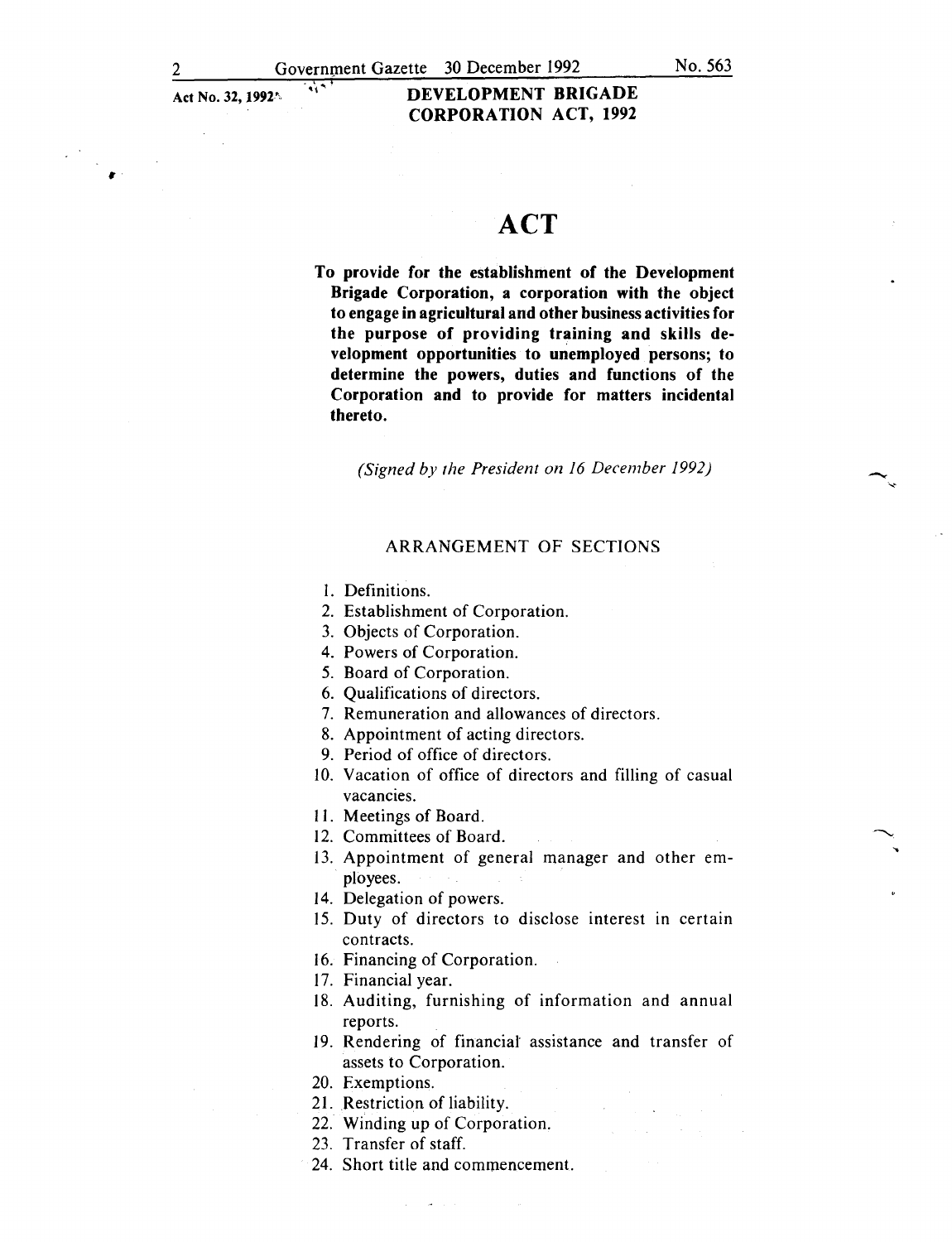Definitions.

Act No. 32, 1992

### DEVELOPMENT BRIGADE CORPORATION ACT, 1992

BE IT ENACTED by the National Assembly of the Republic of Namibia, as follows:-

1. In this Act, unless the context otherwise indicates-

"Board" means the Board of directors referred to in section  $5(1)$ :

"Corporation" means the Development Brigade Corporation established by section  $2(1)$ ;

"director" means a director of the Board appointed in terms of section 5(2);

"general manager" means the general manager appointed in terms of section  $13(1)$ ; and

"Minister" means the Minister or Ministers designated by the President by proclamation in the *Gazette.* 

Establishment of Corpo-2. (1) A body corporate to be known as the Development Brigade Corporation is hereby established.

> (2) The Registrar of Companies shall enter the name of the Corporation in the registers kept by the Registrar in terms of the Companies Act, 1973 (Act 61 of 1973).

ration.

Objects of Corporation. 3. The objects of the Corporation shall be to engage in agricultural and other business activities for the purpose of providing training and skills development opportunities to unemployed persons and such other persons as the Minister may determine by notice in the *Gazette.* 

Powers of Corporation. 4. (1) For the purposes of achieving its objects the Corporation may -

- (a) establish or acquire and carry on or participate in any business activity connected with agriculture, manufacturing, construction or water supply;
- (b) offer or furnish training programmes, technical or other assistance, expert and specialised advice and information and guidance;

3

 $\label{eq:12} \left\langle \psi_{\alpha} \right\rangle \left\langle \psi_{\alpha}^{\rm NLO} \right\rangle = \left\langle \psi_{\alpha} \right\rangle \left\langle \psi_{\alpha}^{\rm NLO} \right\rangle = \left\langle \psi_{\alpha} \right\rangle \left\langle \psi_{\alpha}^{\rm NLO} \right\rangle$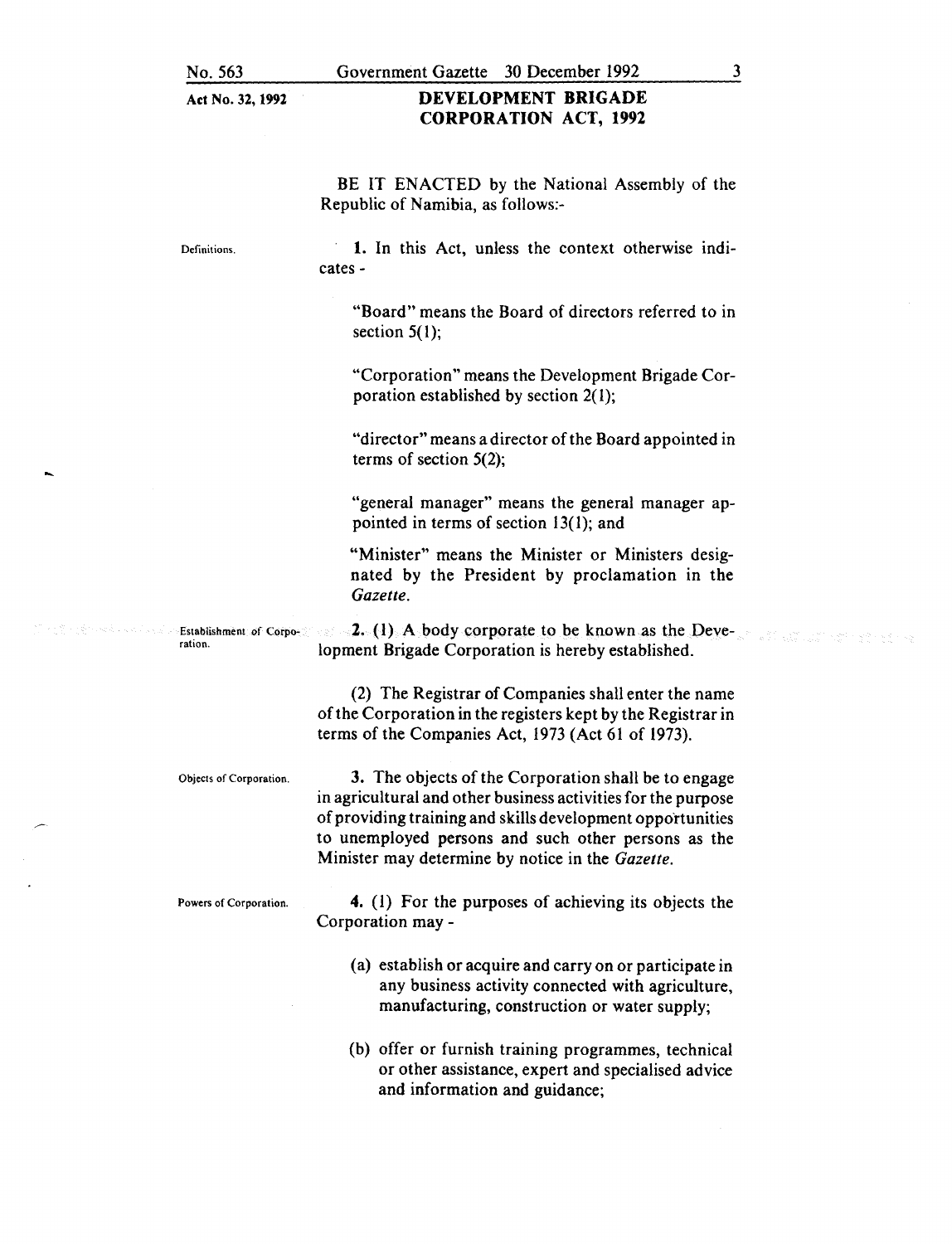#### **DEVELOPMENT BRIGADE CORPORATION ACT, 1992**

- (c) buy, take on lease or otherwise acquire and sell, lease or otherwise dispose of or hypothecate or pledge or otherwise deal with any movable property or immovable property or any right in or over immovabe property;
- (d) take up, borrow, lend or invest money;
- (e) establish reserve funds for such purposes as the Board may determine;
- (f) open bank accounts, including saving accounts;
- (g) make or accept donations;
- (h) take part in the management, supervision and control of the business or operations of any company or business concern having the same or similar objects as the Corporation;
- (i) establish or acquire an interest in companies, cooperative societies or partnerships or other associations of persons, whether corporate or unincorporate, or participate therein;
- U) provide capital or other means to any person;
- (k) enter into any contract to perform any act or render any service;
- (1) provide accommodation, recreational and other facilities to persons attending training and skills development programmes of the Corporation.

(2) The Corporation may further do anything which is conducive to the attainment of its objects even though it is not expressly mentioned in subsection (1), and the generality of this provision shall not be limited by the paragraphs of subsection (1).

Board of Corporation.

**5. (1)** The affairs of the Corporation shall be managed and controlled by a Board of directors.

(2) The Board of directors shall consist of not less than five and not more than seven directors appointed by the Minister.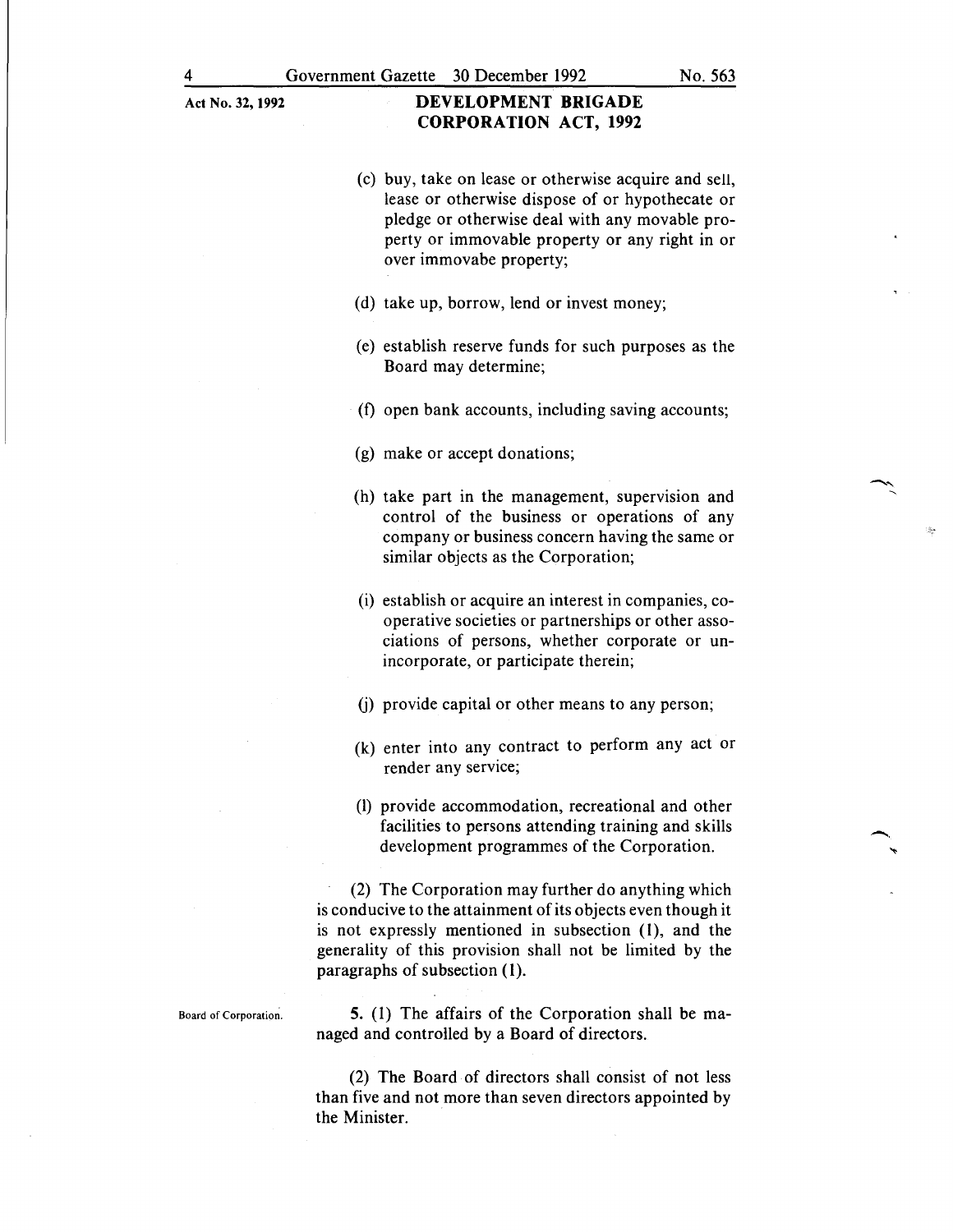I

Act No. 32, **1992** 

#### **DEVELOPMENT BRIGADE CORPORATION ACT, 1992**

(3) Every appointment of a director shall be notified in the *Gazette.* 

(4) The Minister shall designate one director as chairperson of the Board and the directors shall elect from amongst their number one other director as vice-chairperson of the Board.

(5) Whenever the chairperson of the Board is for any reason unable to perform his or her functions, the vicechairperson of the Board shall act in his or her place.

Disqualification of direc**tors.** 

**6.** No person shall be appointed as director or as acting director if he or she -

- (a) is not a Namibian citizen;
- (b) is an unrehabilitated insolvent;
- (c) has been convicted of an offence and sentenced to a term of imprisonment without the option of a fine.

Remuneration and allowances of directors.

**7. ( l)** A director who is not in the full-time employment of the State shall be paid from the funds of the Corporation such remuneration and allowances as the Minister, with the concurrence of the Minister of Finance, may determine.

(2) The remuneration and allowances determined under subsection ( **1)** may differ according to the office held by the director concerned or the functions performed by him or her.

Appointment of acting directors.

**8.** (1) If a director is for any reason unable to perform his or her functions, the Board may appoint a person as acting director to act in the place of that director until he or she can resume his or her functions.

(2) An acting director shall have all the powers and perform all the duties of the director in whose place he or she acts.

(3) An acting director who is not in the full-time employment of the State or the Corporation shall be remunerated, as determined by the Board, out of the

5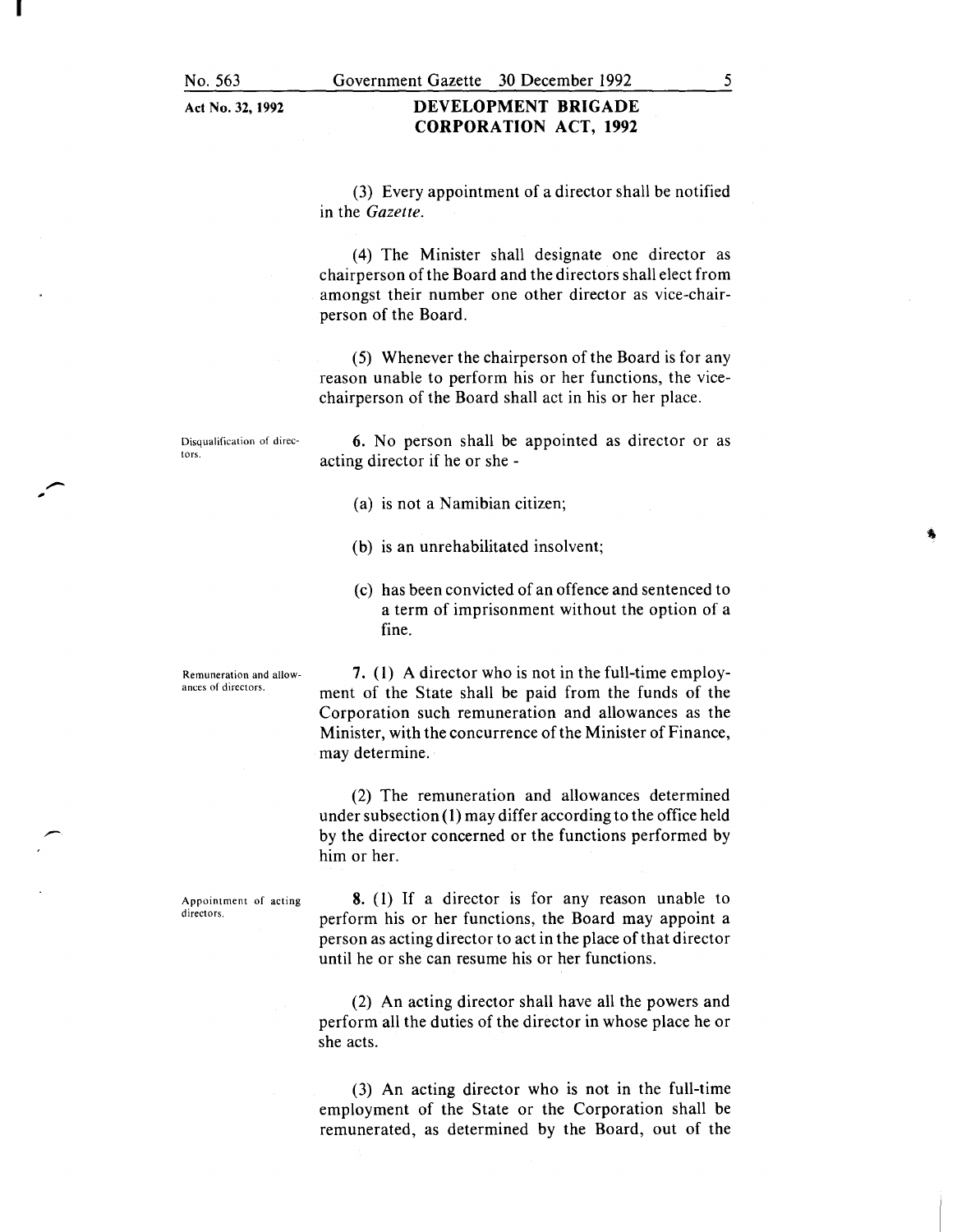#### DEVELOPMENT BRIGADE CORPORATION ACT, 1992

remuneration which is due to the director in whose place he or she acts or which would have become due to such director had he or she acted as director.

Period of office of directors.

Vacation of office of directors and filling of vacancies.

9. A director shall, subject to section 10, hold office for a period of three years but shall at the expiration of his or her term of office be eligible for re-appointment.

- 10. (1) A director shall vacate his or her office-
- (a) if he or she becomes subject to a disqualification referred to in section 6;
- (b) if he or she is detained as a mentally ill person according to the law;
- (c) if he or she resigns by giving not less than one month's notice in writing to the Board; or
- (d) if he or she has been absent from three consecutive meetings of the Board without the leave of the chairperson of the Board.

(2) Whenever the office of a director becomes vacant before the expiration of his or her period of office, the Minister shall, subject to section 6, appoint a person to fill the vacancy for the unexpired portion of the period of office of the person who ceased to be a director.

Meetings of Board.

11. ( 1) The first meeting of the Board shall be held at such time and place as the chairperson of the Board may determine and, subject to subsection (2), subsequent meetings of the Board shall be held at such times and places as the Board may determine.

(2) The chairperson may at any time and shall, at the written request of at least three directors, convene a special meeting of the Board.

(3) The majority of the directors of the Board shall form a quorum for any meeting of the Board.

(4) Subject to subsection (5), the decision of a majority of the directors present at a meeting of the Board shall constitute a decision of the Board and, in the event of an equality of votes, the chairperson shall have a casting vote in addition to his or her deliberative vote.

 $\overline{\phantom{a}}$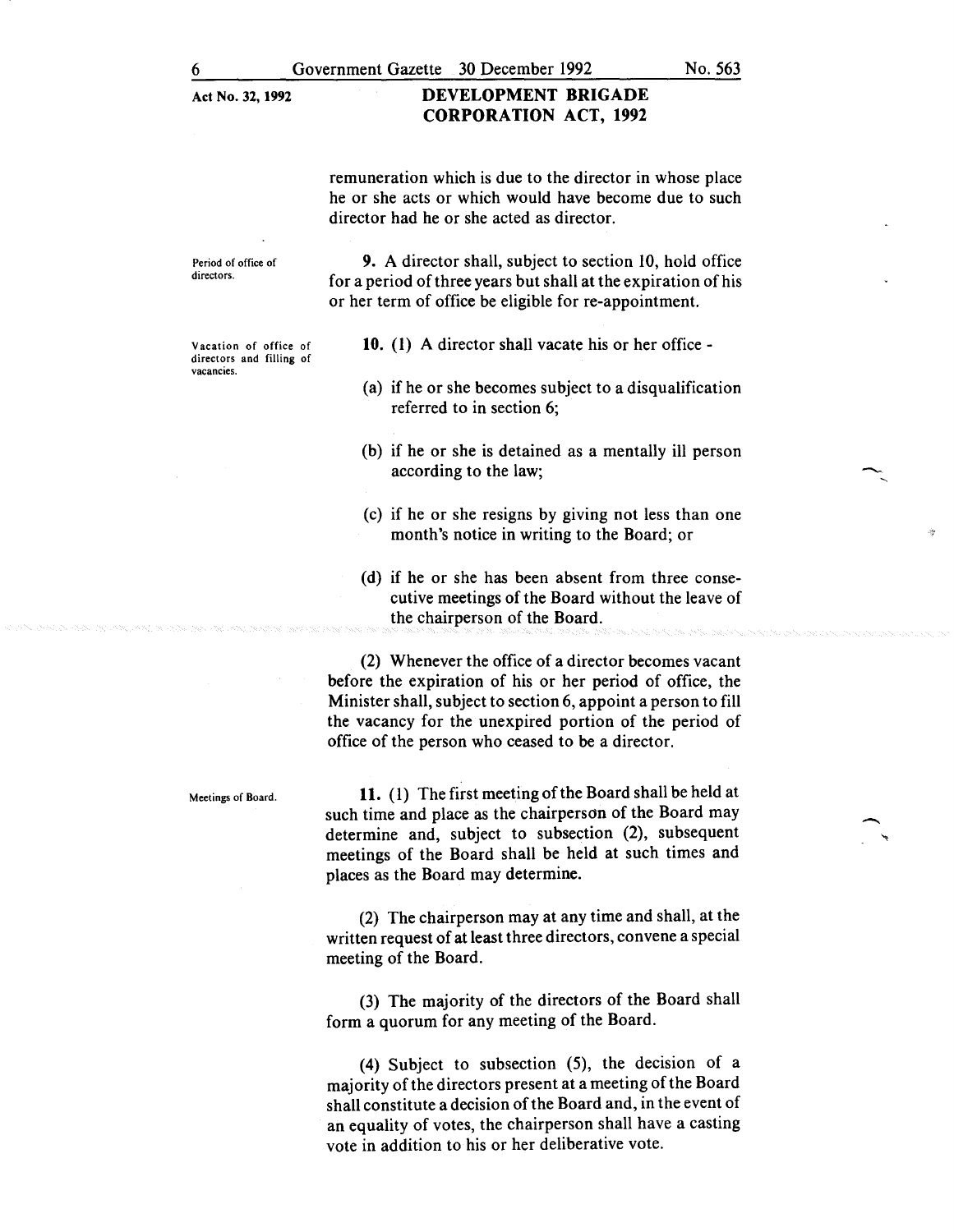### DEVELOPMENT BRIGADE CORPORATION ACT, 1992

(5) A resolution of the Board contained in writing and signed by all the directors of the Board shall be valid although not passed at a meeting of the Board.

(6) No decision of the Board or act performed under the authority of the Board shall be invalid by reason only of a vacancy on the Board or of the fact that a person disqualified from being appointed or remaining a director *bonafide* acted as a director when the decision was taken or the act was authorised.

(7) The Board shall cause minutes to be kept of the proceedings at its meetings.

(8) The procedure at meetings of the Board shall be determined by the Board.

Committees of Board.

12. (I) The Board may from time to time establish committees consisting of directors or, with the approval of the Minister, directors and other persons, to advise the Board on any matter relating to the functions of the Corporation.

(2) If a committee consists of more than one person, the Board shall designate one of those persons as the chairperson thereof.

(3) A member of a committee who is not a director or is not in full-time employment of the State or the Corporation shall be paid from the funds of the Corporation such allowances as the Board, with the concurrence of the Minister of Finance, may determine.

Appointment of general manager and other employees.

13. (1) The Board shall, subject to the approval of the Minister, appoint a person as general manager of the Corporation.

(2) The general manager shall be the chief executive officer of the Corporation and shall occupy himself or herself full-time with the affairs of the Corporation, and shall exercise such powers as the Board may entrust to him or her.

(3) The general manager shall attend all the meetings of the Board and be entitled to participate in the deliberations of the Board, but shall not have a vote.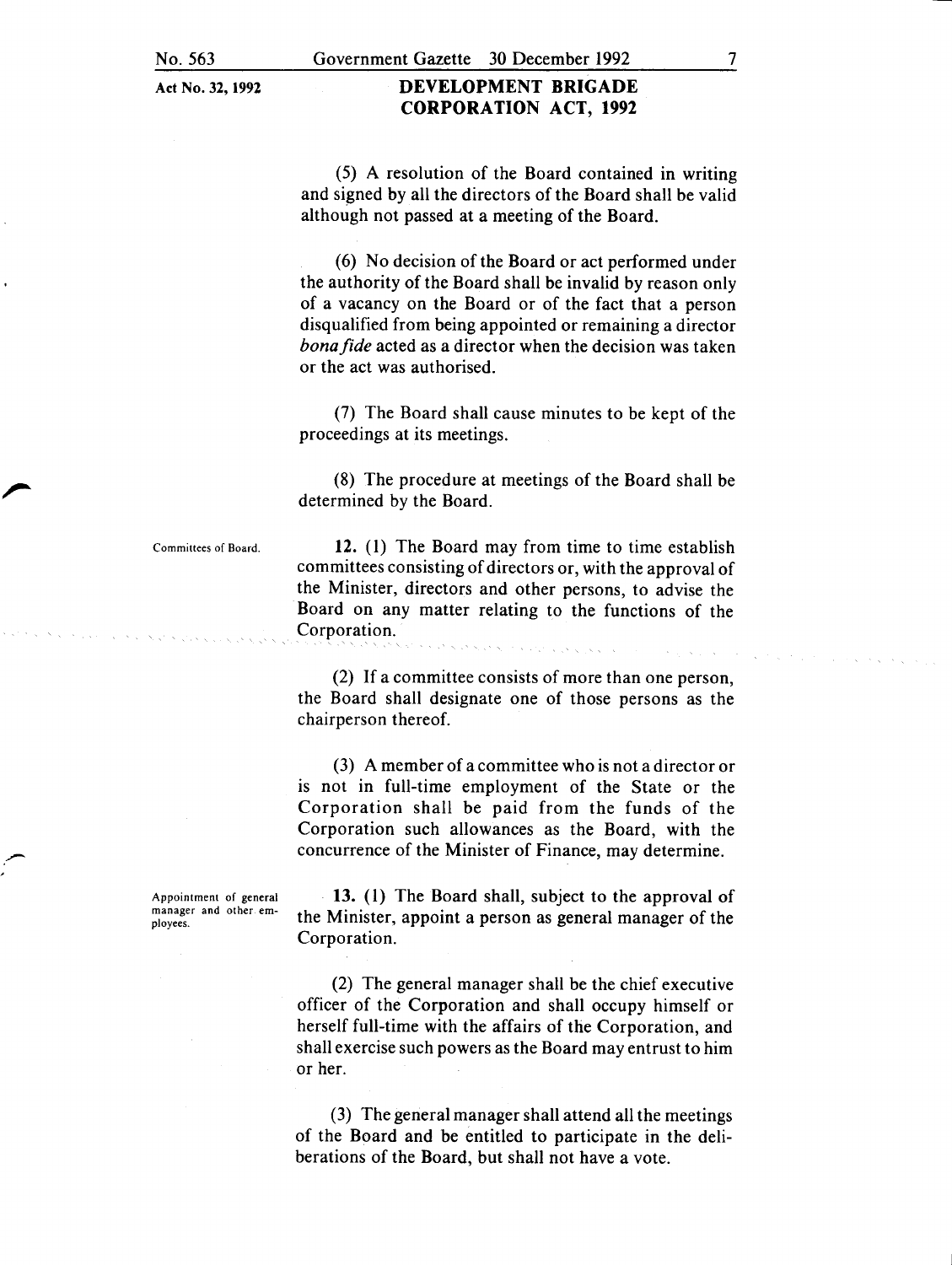#### **DEVELOPMENT BRIGADE CORPORATION ACT, 1992**

(4) The Board may appoint such other employees as it considers necessary for the attainment of the objects of the Corporation.

(5) The Board may, subject to the approval of the Minister, granted in concurrence with the Minister of Finance, determine the remuneration and other conditions of service of the general manager and other employees, and their service benefits, including the provision or supply of medical aid benefits, housing facilities or benefits, and the provision for and payment of gratuities and pensions.

Delegation of powers.

**14.** (I) The Board may delegate any of its powers to-

(a) a committee established under section  $12(1)$ ;

(b) the general manager.

(2) The general manager may, with the approval of the Board, delegate any power delegated to him or her under subsection (1) to an employee of the Corporation.

(3) The Board or general manager, as the case may be, shall not be divested of a power delegated under subsection (I) or (2) and the Board or general manager, as the case may be, may amend or set aside anything done in the exercise of such power under such delegation.

(4) The Board or general manager, as the case may be, may at any time withdraw the delegation of a power under subsection (1) or (2).

Duty of directors to dis**close interest in certain**  contracts.

**15.** (I) A director who is in any way, whether directly or indirectly, materially interested in a contract which has been or is to be entered into by the Corporation, or who becomes materially interested in any such contract after it has been entered into, shall disclose the nature of his or her interest at a meeting of the Board at the first opportunity at which it is possible for him or her to do so.

(2) A director referred to in subsection (I) shall not take part in the consideration or discussion of, or vote on any question before the Board which relates to a contract referred to in that subsection.

 $\overline{\phantom{a}}$ 

 $\hat{c}^{\mu}_{\mu}$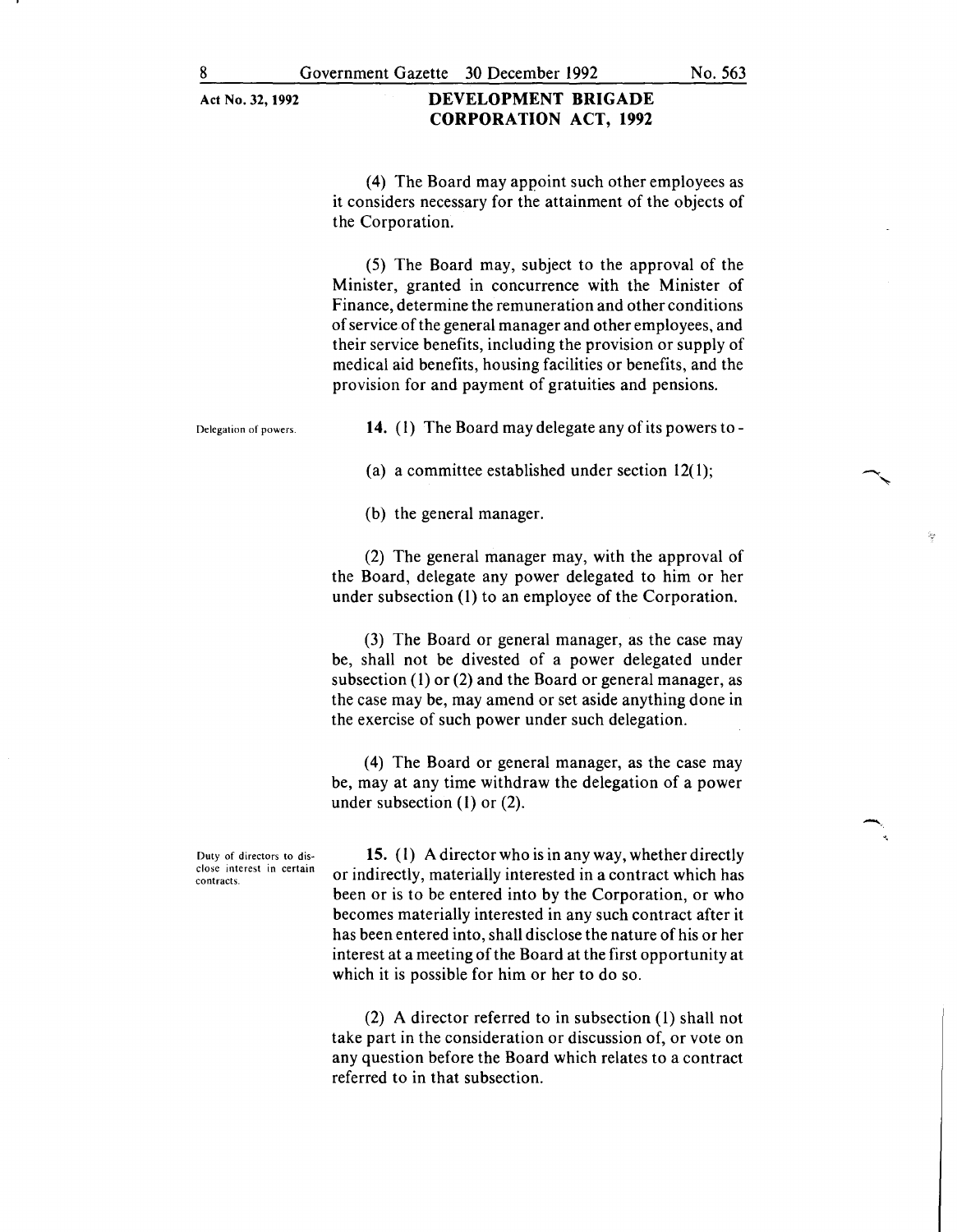### DEVELOPMENT BRIGADE CORPORATION ACT, 1992

(3) Any disclosure of interest contemplated in subsection (I) shall be recorded in the minutes of the meeting of the Board at which such disclosure is made.

( 4) A director who fails to comply with the provisions of this section shall be guilty of an offence and liable on conviction to a fine not exceeding R8 000 or to imprisonment for a period not exceeding two years or to both such fine and such imprisonment.

Financing of Corporation.

of-16. (I) The funds of the Corporation shall consist

- (a) money appropriated by Parliament to finance the functions of the Corporation;
- (b) money received by virtue of contracts and the services rendered by the Corporation;
- (c) money borrowed by the Corporation;
- (d) interest on investments by the Corporation;
- (e) donations or contributions received by the Corporation from any person, institution, government or any other source;
- (f) money received from any other source.

(2) The Corporation shall utilize its funds for defraying expenses in connection with the performance of its functions or the exercise of its powers.

(3) The Corporation shall utilize any money contemplated in subsection  $(1)(a)$  in accordance with the statement of its estimated income and expenditure referred to in subsection (4), as approved by the Minister: Provided that, subject to the provisions of subsection (2), the Corporation may -

(a) utilize any amount or portion of any amount required to be utilized for a particular purpose in connection with a specified matter, for any other purpose in connection with that matter;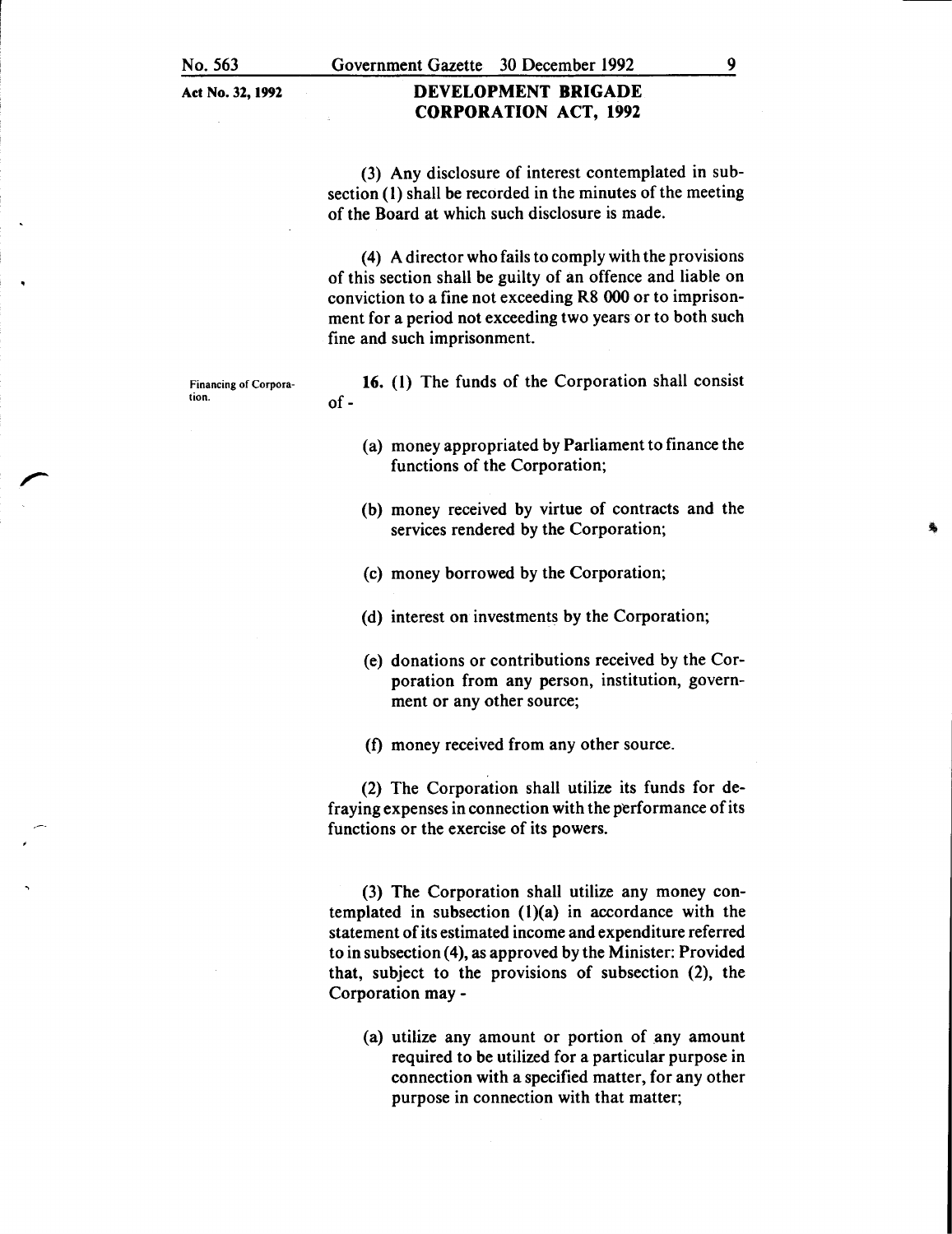## Act No. 32, 1992 **DEVELOPMENT BRIGADE** CORPORATION ACT, 1992

(b) with the concurrence of the Minister, utilize any balance of the money remaining at the end of the Corporation's financial year in question, for any expenses in connection with its functions.

(4) The Board shall in each financial year, at a time determined by the Minister, submit a statement of the Corporation's estimated income and expenditure during the following financial year to the Minister for his or her approval, granted with the concurrence of the Minister of Finance.

Financial year.  $\sim$ 

17. The financial year of the Corporation shall end on 31 March in each year.

Auditing, furnishing of information and annual reports.

Rendering of financial assistance and transfer of assets to Corporation.

and accounts of the Corporation and shall submit his or her report on the audit of those books and accounts to the Corporation.

18. (I) The Auditor-General shall audit the books

(2) The Corporation shall furnish the Minister with such information as the Minister may call for from time to time in connection with the activities and financial position of the Corporation and shall as soon as practicable after the end of each financial year submit to the Minister in respect of that financial year, certified copies of -

- (a) its audited financial statements and the report of the Auditor-General; and
- (b) a report by the Board on the activities of the Corporation during that financial year.

19. The Minister, in consultation with the Minister of Finance, may, subject to such conditions as the Minister may determine -

- (a) out of moneys appropriated by the National Assembly for that purpose grant such financial assistance by way of a· loan or donation to the Corporation;
- (b} transfer or deliver to the Corporation such  $\therefore$  immovable and movable property of the State,

j

~  $\mathcal{L}_{\mathcal{A}}$ 

 $\sim$ 

j

j

j

j

j

j

 $\mathbf{I}$ 

j

j

j

j

j

as the Minister may consider necessary to assist it in the attainment of its objects.

 $\langle \varphi | \varphi \rangle$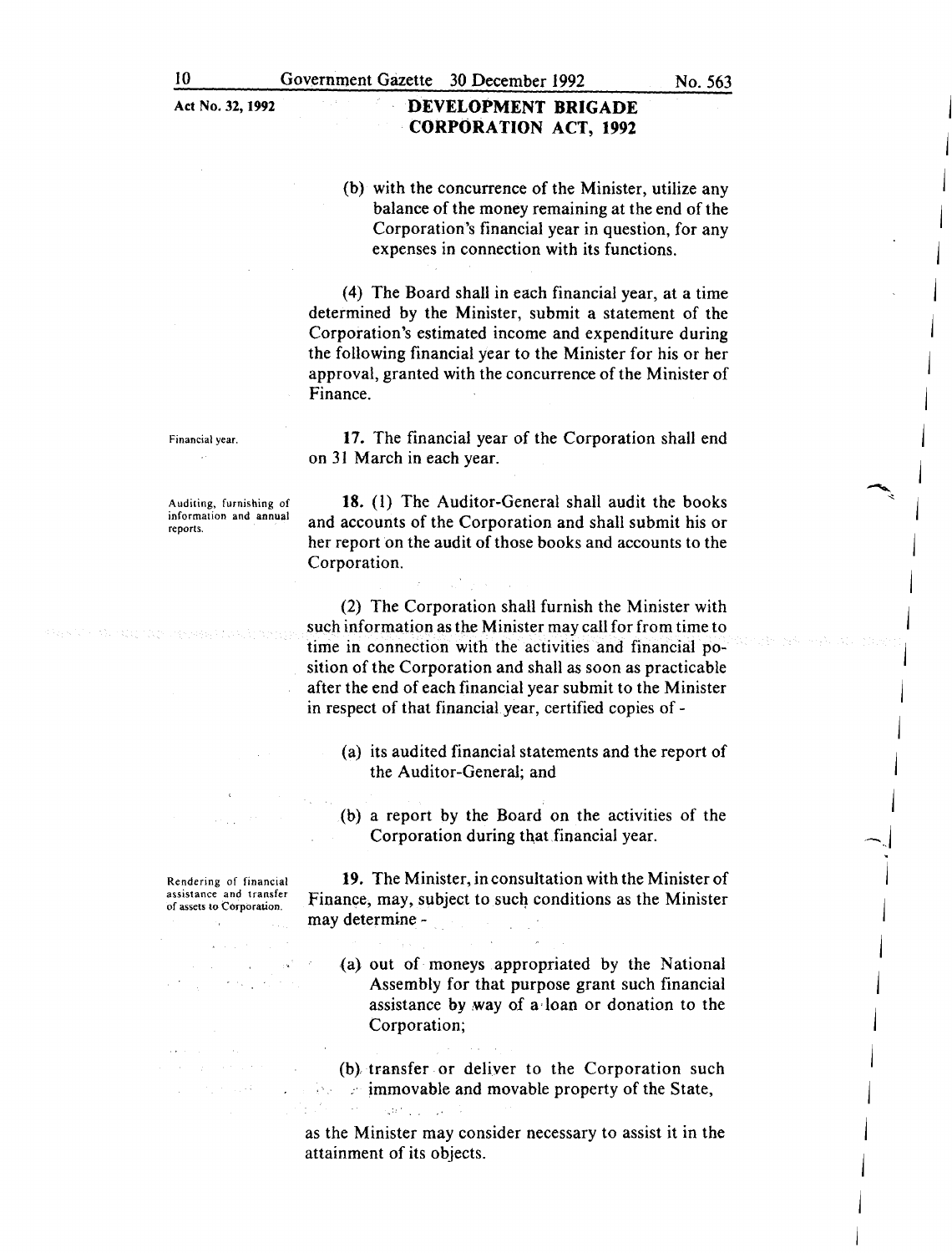No. 563.

#### DEVELOPMENT BRIGADE CORPORATION ACT, 1992

Exemptions.

20. Notwithstanding anything to the contrary contained in any law -

- (a) the income of the Corporation shall be exempted from income tax;
- (b) no transfer duty, office fees or other moneys shall be payable in respect of the acquisition of immovable property by the Corporation.

Restriction of liability.

21. No director or person in the employment of the Corporation shall be liable in respect of anything done or omitted in good faith and not attributable to negligence in the exercise or performance of a power or duty in terms of this Act.

Winding up of Corporation.

Transfer of staff and funds.

22. The Corporation shall not be wound up except by or under the authority of an Act of Parliament.

23. (1) Any person who, immediately before the commencement of this Act, was in the employment of the State additional to the fixed establishment of the Public Service for the purpose of the division known as the "Development Brigade" in the Ministry of Lands, Resettlement and Rehabilitation, shall, with effect from the date of commencement of this Act, be in the employment of the Corporation and be deemed to have been appointed as an employee of the Corporation by the Board in terms of section 13(4).

- (2) (a) The terms and conditions of any service contract, and all service privileges and benefits which applied to or in respect of a person contemplated in subsection (1) immediately before the commencement of this Act, shall remain applicable to him or her unchanged and any such service contract or service privileges and benefits shall be deemed to have been entered into with, or granted to, such person by the Corporation.
- (b) Notwithstanding anything to the contrary contained in any other law, any person who by virtue of any condition of any service contract referred to in paragraph (a) became a member of the Medical Aid Scheme for public servants, and who was such a member immediately before the commencement of this Act, shall, until the date on which the initial period of his or her service